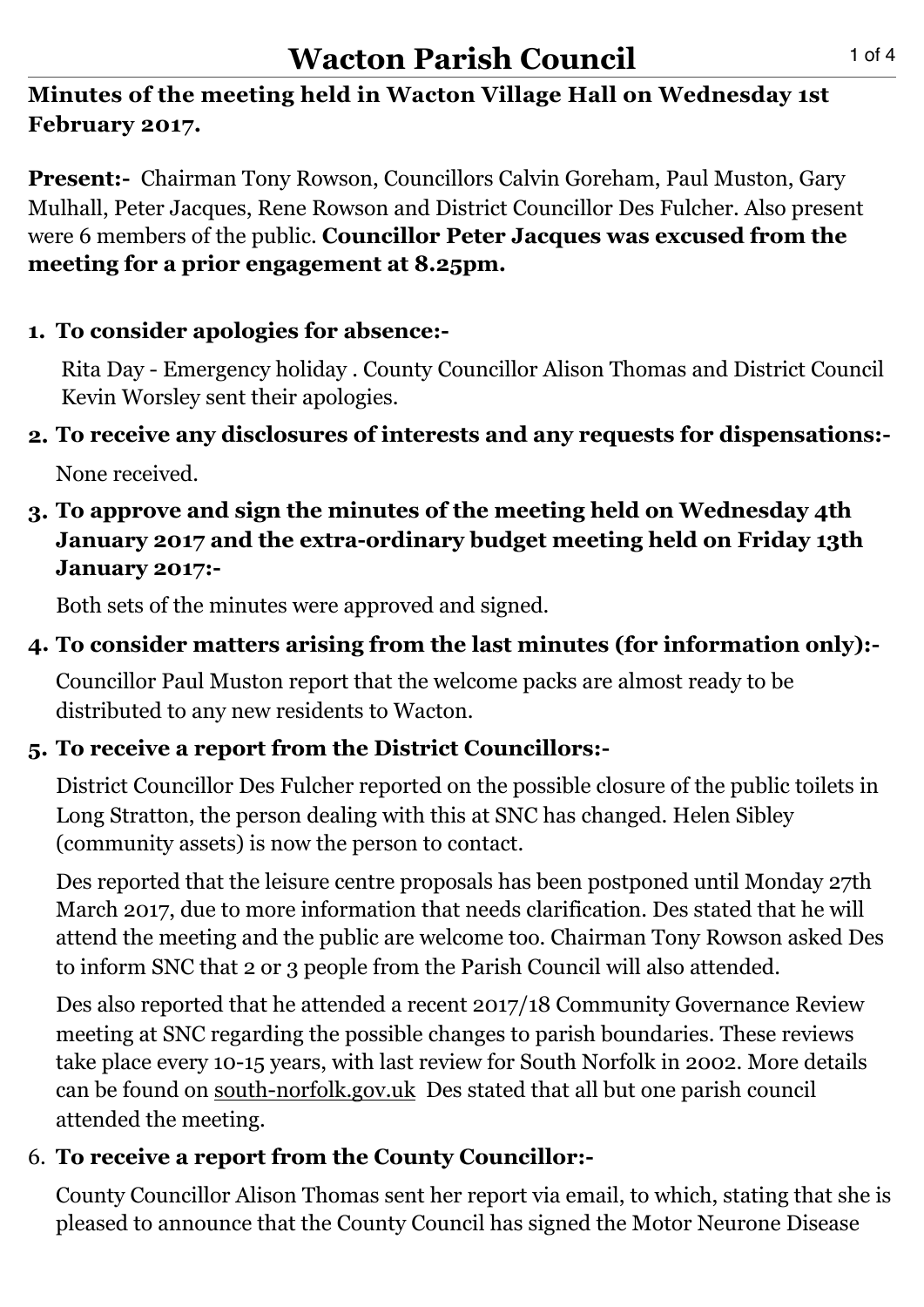# **Wacton Parish Council** 2014

 charter recently. This is a devastating disease and NCC has agreed to help suffers and their families in any way they can.

 Alison was also delighted to have co-hosted the 'Oscas' recently, which is a presentation evening for council staff held at Norwich Castle. In tough times when people have to do more usually with less time, it is nice to have a chance to recognise those staff members that go the extra mile and are nominated by their peers for doing so.

# **7. To receive a report from the Tree Warden:-**

Councillor Peter Jacques reported that he had attended a recent tree wardens meeting at SNC, to which, he was happy to report that the 'die back disease' is not as bad as first thought in the ash trees.

# **8. To receive a report from the Footpath Warden:-**

 The footpath report was circulated to all councillors on 30/01/17. The quote given by Bev Hymphreys was deemed expensive for the Hayntons Lane hedge cutting. Chairman Tony Rowson and Vice Chairman will go and assess the amount of cutting required. Christine Goreham reported that Highways do not have enough budget to repair the finger signposts, however they do have some materials of which the Parish Council can utilise.

# **9. To receive a report from the Village Hall:-**

Councillor Calvin Graham reported that the new lighting outside by the steps is now operational. Also the general maintenance is still in progress.

# **10. To consider Planning Applications: -**

- **a. Application:- 2017//0070** Park Farm, The Green. **Proposal:-** 2 bay oak framed cart lodge/garage.
- **b. Application:- 2016/3025** Pidgeons Farmhouse, The Common. **Proposal:-**  Retention of new window and associated stud and plate.

# **All councillors agreed that both planning applications were to go through with no views or comments.**

# **11. Correspondence:-**

- **a. LCPAS:-** Subscription renewal. **All councillors agreed to renew.**
- **b. SNC:-** The Big Litter Pick 2017. **All councillors agreed to participate.**
- **c. Great British Spring Clean:-** Application to join. **All councillors agreed not to join.**
- **d. Helen Usmar:-** Return of cheque. **Clerk read out Mrs Usmar letter.**
- **e. SNC:-** Dog bin emptying service price increase. **District Councillor Des Fulcher explained why this will be happening.**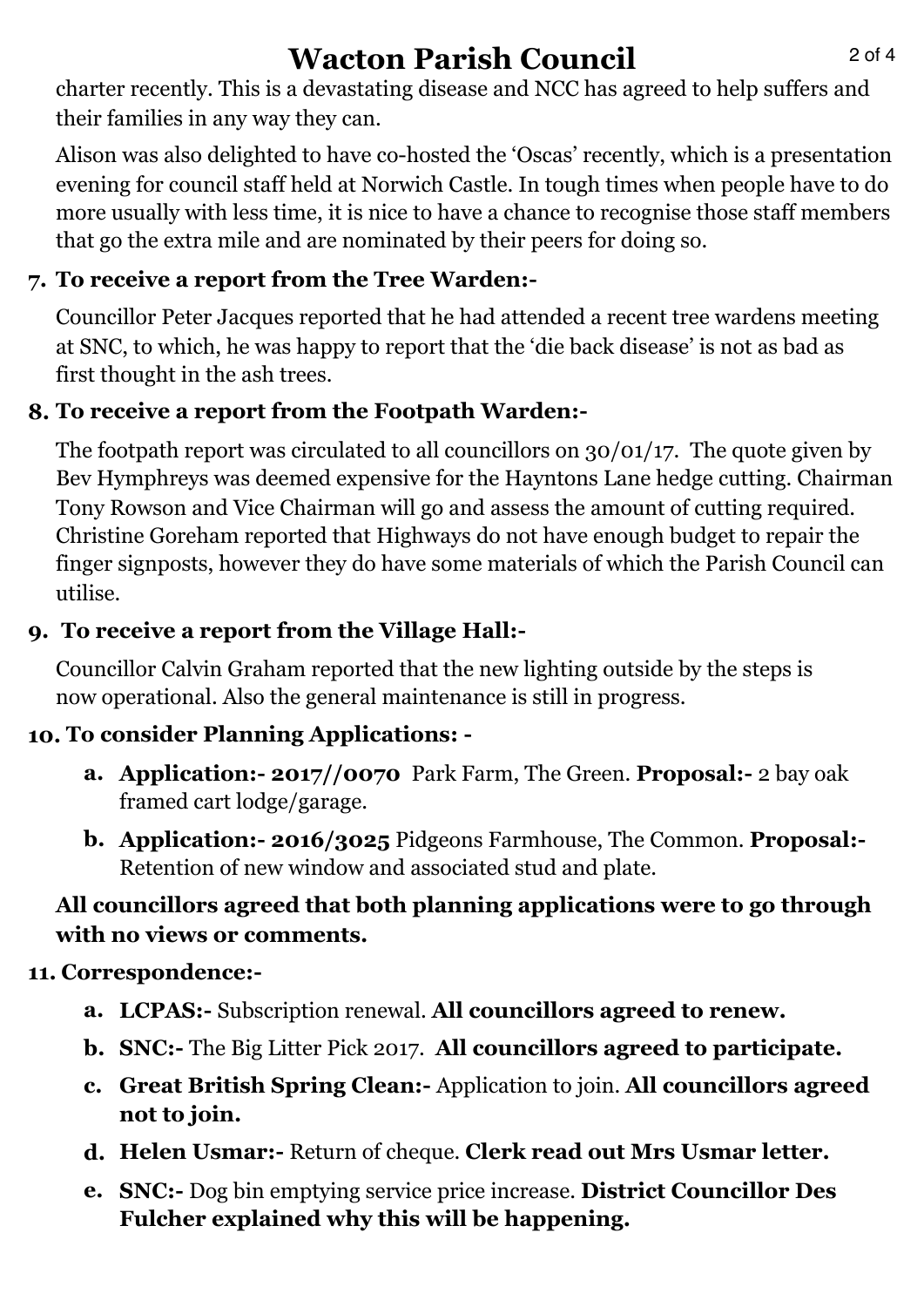# **Wacton Parish Council** 3014

**f. Plusnet:-** Emails regarding new service. **Clerk explained about the new internet provider.** 

#### **12. Authorisation of cheques:-**

| <b>a.</b> Norfolk PTS:- Underpayment from clerks training in 2016 | £20.00  |
|-------------------------------------------------------------------|---------|
| <b>b.</b> LCPAS:- Health and Safety course                        | £50.00  |
| <b>c.</b> LCPAS:- Subscription renewal                            | £100.00 |

#### **13. To receive reports and discuss any on-going matters:-**

- **A. Wacton Community Woodland Project:-** Chairman Tony Rowson stated that councillor Peter Jacques will be project co-ordinator and councillor Paul Muston will be the funding raising co-ordinator. Tony also requested that the parish councillor put into the fund £1000. **All councillors agreed that the request will be discussed and voted on at the next meeting.**
- **B. Playground Repairs:-** The repairs will be discussed and a date to be agreed at the next meeting.
- **C. Dog Fouling and Dog Bin Use:-** Chairman Tony Rowson reported that he had spoken to an individual regarding correct usage of the dog bin.
- **D. Well Refurbishment:-** Chairman Tony Rowson stated that the refurbishment will be done by parishioner John Johnson.
- **E. Discussion and Information On Dementia:-** Councillor Rene Rowson reported on a seminar on dementia she attended with Councillor Rita Day regarding looking out/caring for people with dementia and their relatives within our village.
- **F. Ground Maintenance Tenders:-** The clerk reported that ground maintenance tenders has been sent out. Councillor Calvin Goreham reported that a parishioner has offered to level the mole hills on the village green.
- **G. BACS Payments:-** The clerk stated that all invoices that come in the future with BACS details attached will be paid by BACS.
- **14. To arrange a date for the Clerks 6 month pay review:-** Chairman Tony Rowson asked the clerk to place a question mark for this agenda item.

#### **15. Matters raised by councillors and members of the public (for information only):-**

**A.** Councillor Rene Rowson reported that she received an email regarding the special constabulary speeding team which was launched in January funded by the PCC. They will focus on areas with speeding issues such as Wacton.